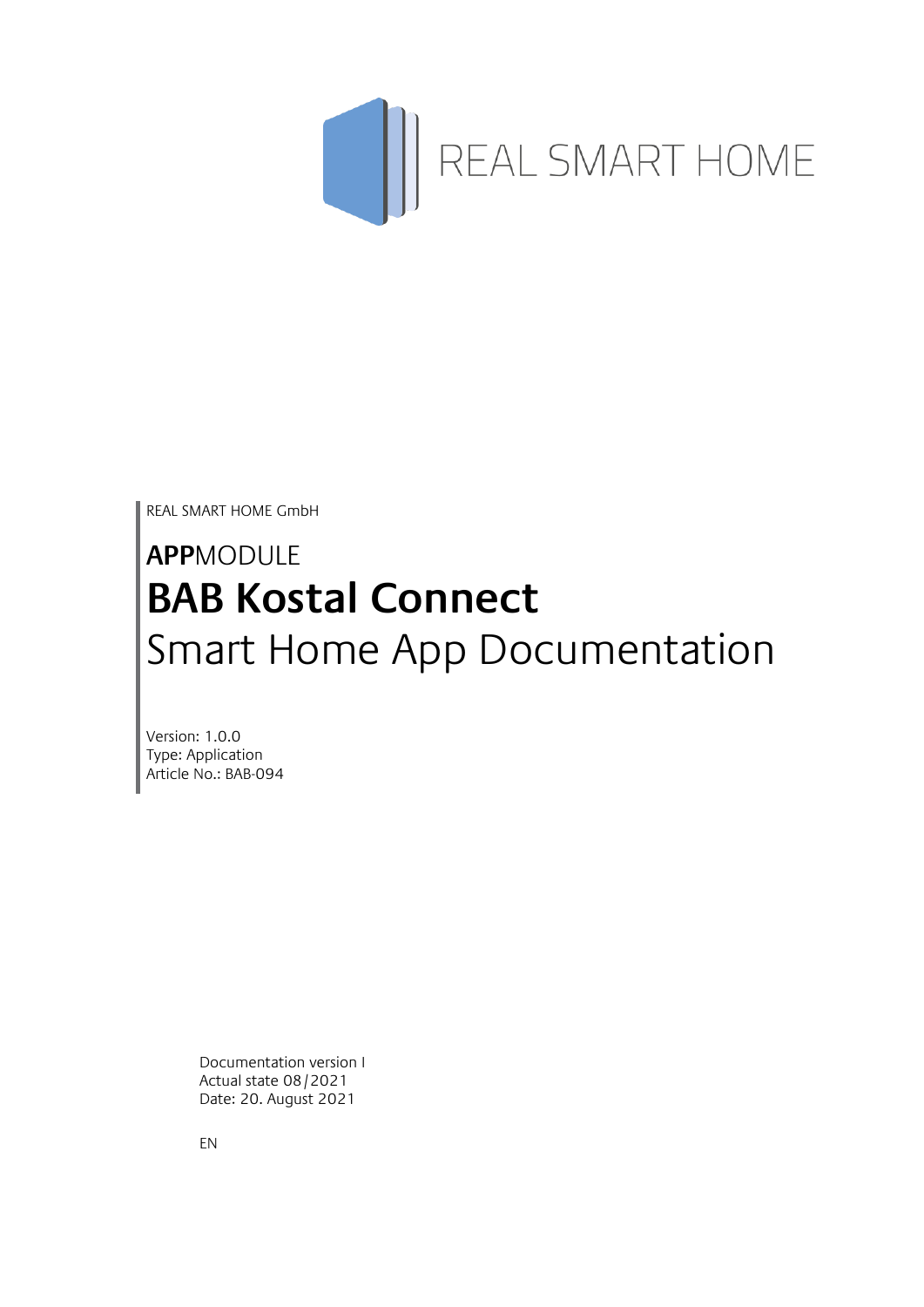

REAL SMART HOME GmbH

Hörder Burgstraße 18 D-44263 Dortmund

Email: info[at]realsmarthome.de

Tel.: +49 (0) 231-586 974 -00 Fax.: +49 (0) 231-586 974 -15 www.realsmarthome.de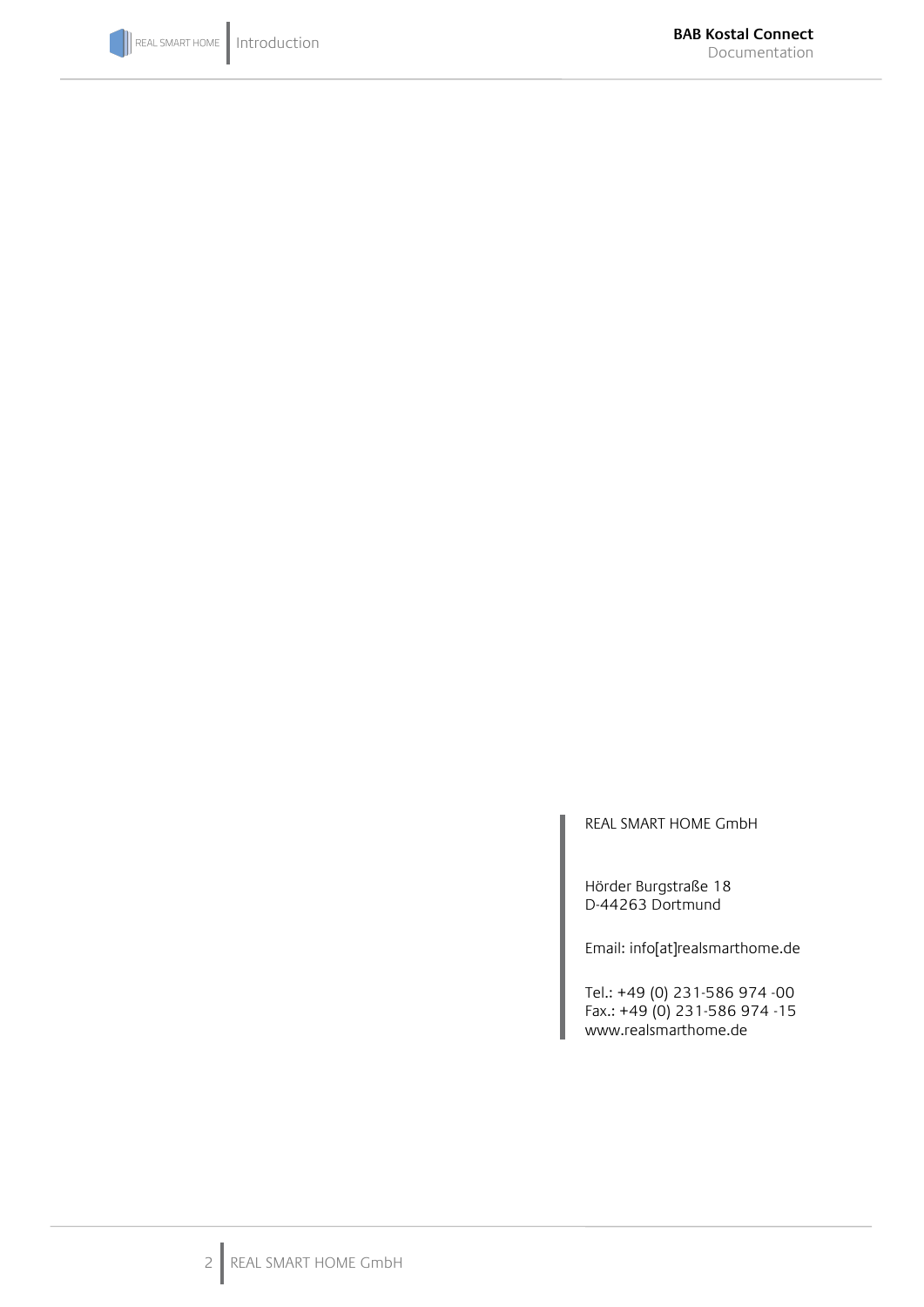# **TABLE OF CONTENTS**

| $\mathbf{1}$   |                                                                               |  |  |  |  |  |
|----------------|-------------------------------------------------------------------------------|--|--|--|--|--|
|                |                                                                               |  |  |  |  |  |
| $\overline{2}$ |                                                                               |  |  |  |  |  |
| 3              | The innovative, modular Smart Home App concept for the building automation  6 |  |  |  |  |  |
|                | 3.1                                                                           |  |  |  |  |  |
| 4              |                                                                               |  |  |  |  |  |
| 5.             |                                                                               |  |  |  |  |  |
|                | 5.1<br>5.2<br>5.3<br>5.4                                                      |  |  |  |  |  |
| 6.             |                                                                               |  |  |  |  |  |
|                |                                                                               |  |  |  |  |  |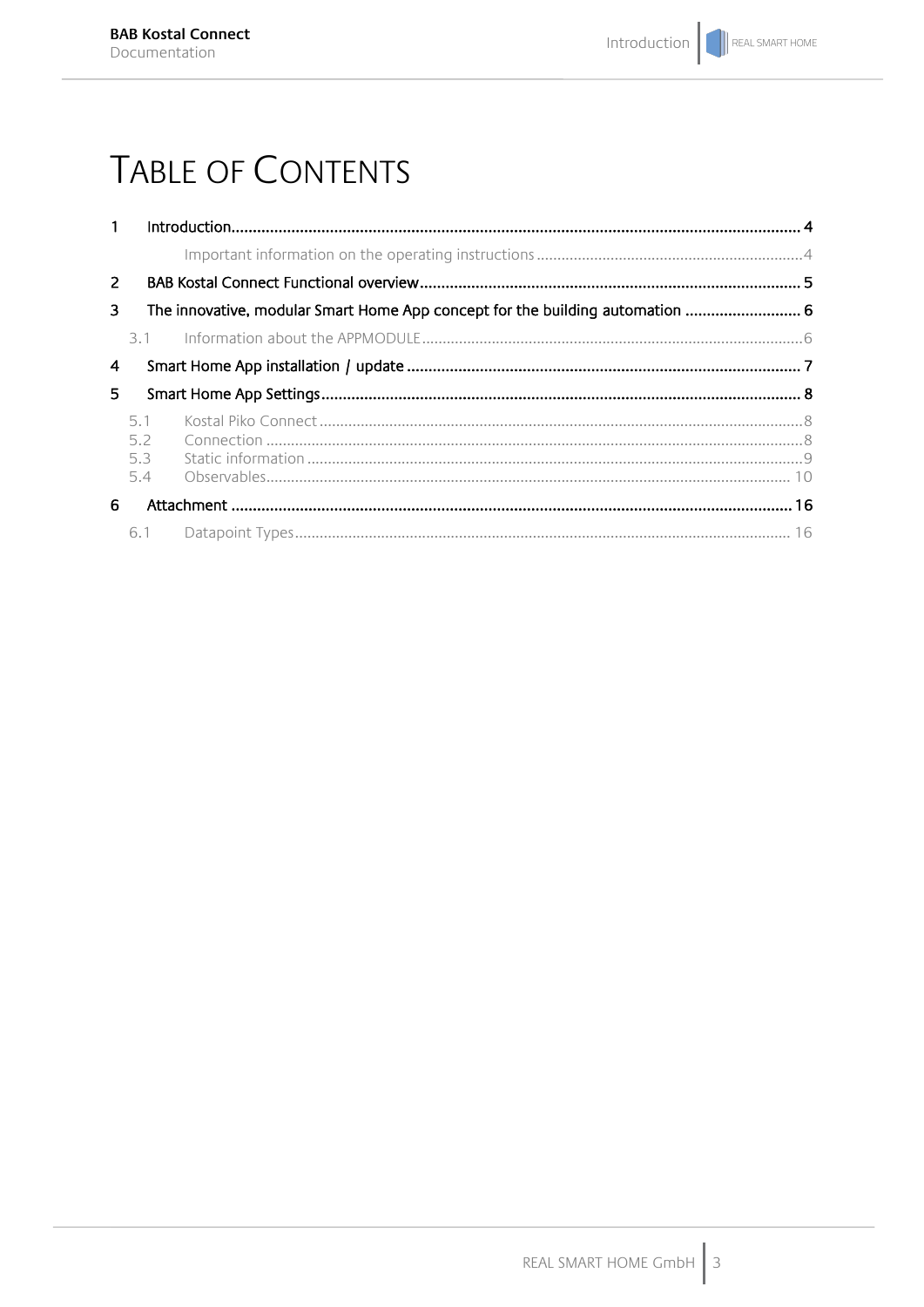# <span id="page-3-0"></span>**1 INTRODUCTION**

Thank you for your trust, and the purchase of the **BAB Kostal Connect** -Smart Home App for the BAB **APP**MODULE. With the « **BAB Kostal Connect** » Smart Home App, you can now connect the Kostal products of the PLENTICORE and PIKO series with the KNX world. Together with your building automation, you can switch loads depending on the energy yield or display the values of the inverter fully integrated in your existing building visualization.

This documentation will help you get started with the Smart Home App and aims to improve your setup experience.

REAL SMART HOME GmbH

# <span id="page-3-1"></span>IMPORTANT INFORMATION ON THE OPERATING INSTRUCTIONS

We reserve the right continually improve the product. This entails the possibility that parts of this documentation might be out-of-date. You will find the latest information at:

# [www.bab-appmarket.de](http://www.bab-appmarket.de/)

This Smart Home App is an independent product, with no legal ties to KOSTAL Solar Electric GmbH. Neither **BAB** APPMARKET GmbH nor the developer of this Smart Home App take any claim in the trademarks owned by KOSTAL Solar Electric GmbH.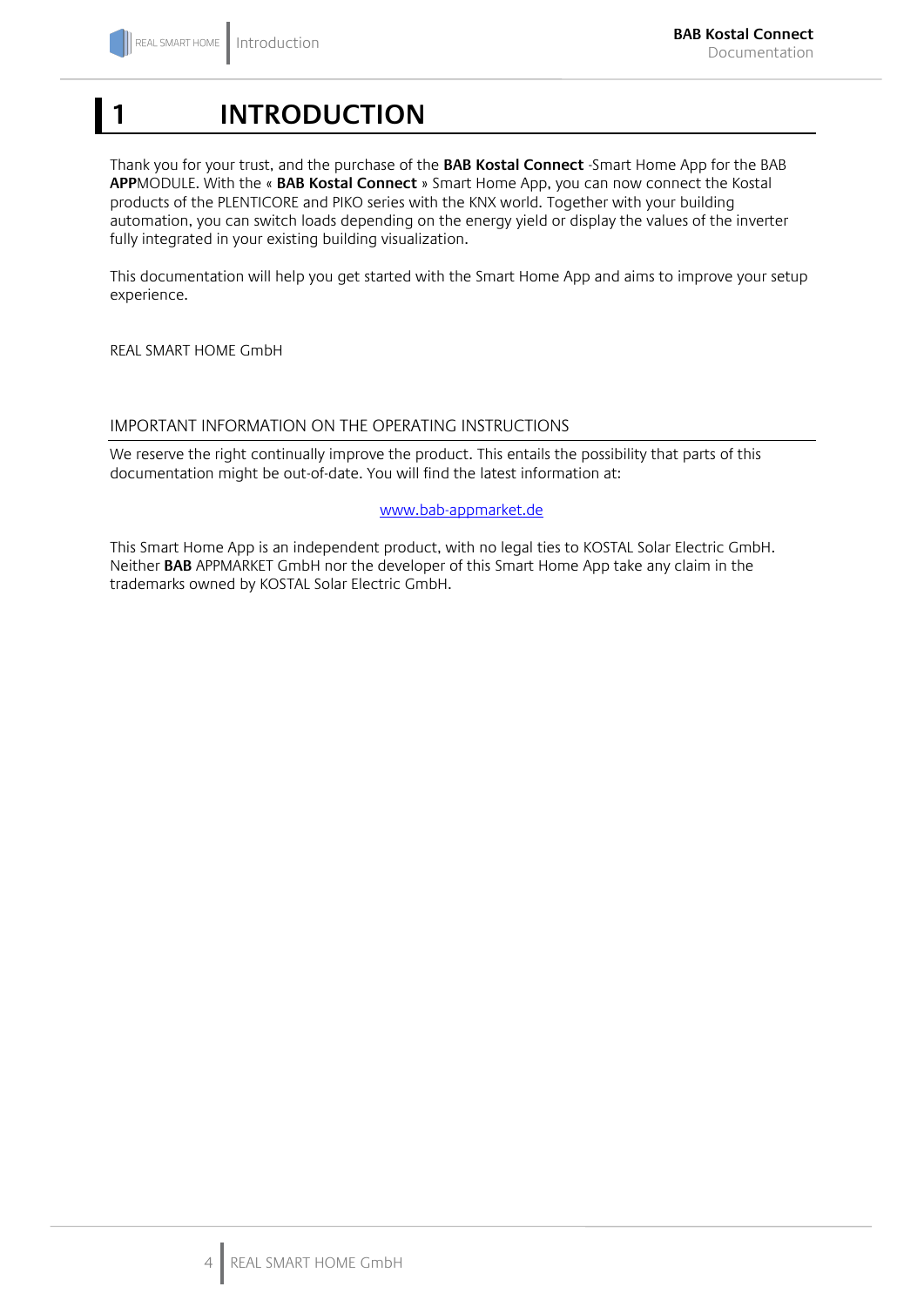# <span id="page-4-0"></span>**2 BAB KOSTAL CONNECT FUNCTIONAL OVERVIEW**

Use solar energy smartly: With a KOSTAL solar inverter, you always rely on high quality and extensive features. With the «**BAB Kostal Connect**» Smart Home App, you can now connect the Kostal products of the PLENTICORE and PIKO series with the KNX world. Together with your building automation, you can switch loads depending on the energy yield or display the values of the inverter fully integrated in your existing building visualisation.

«**BAB Kostal Connect**» is compatible with all hybrid and string inverters and enables the transmission of all current and statistical measured values of the inverter and the battery. With these values, you can, for example, implement an energy traffic light in your visualisation or create intelligent functions to optimise the self-consumption of the self-generated energy by first consuming it, storing it in the connected battery if there is a surplus and using it to increase the output of the heat pump when the battery is fully charged.

# **Highlights:**

- Compatible with all Kostal PLENTICORE and PIKO products
- Compatible with Kostal Smart Energy Meter (KSEM)
- Readout of all current values in KNX
- Support of connected battery storage units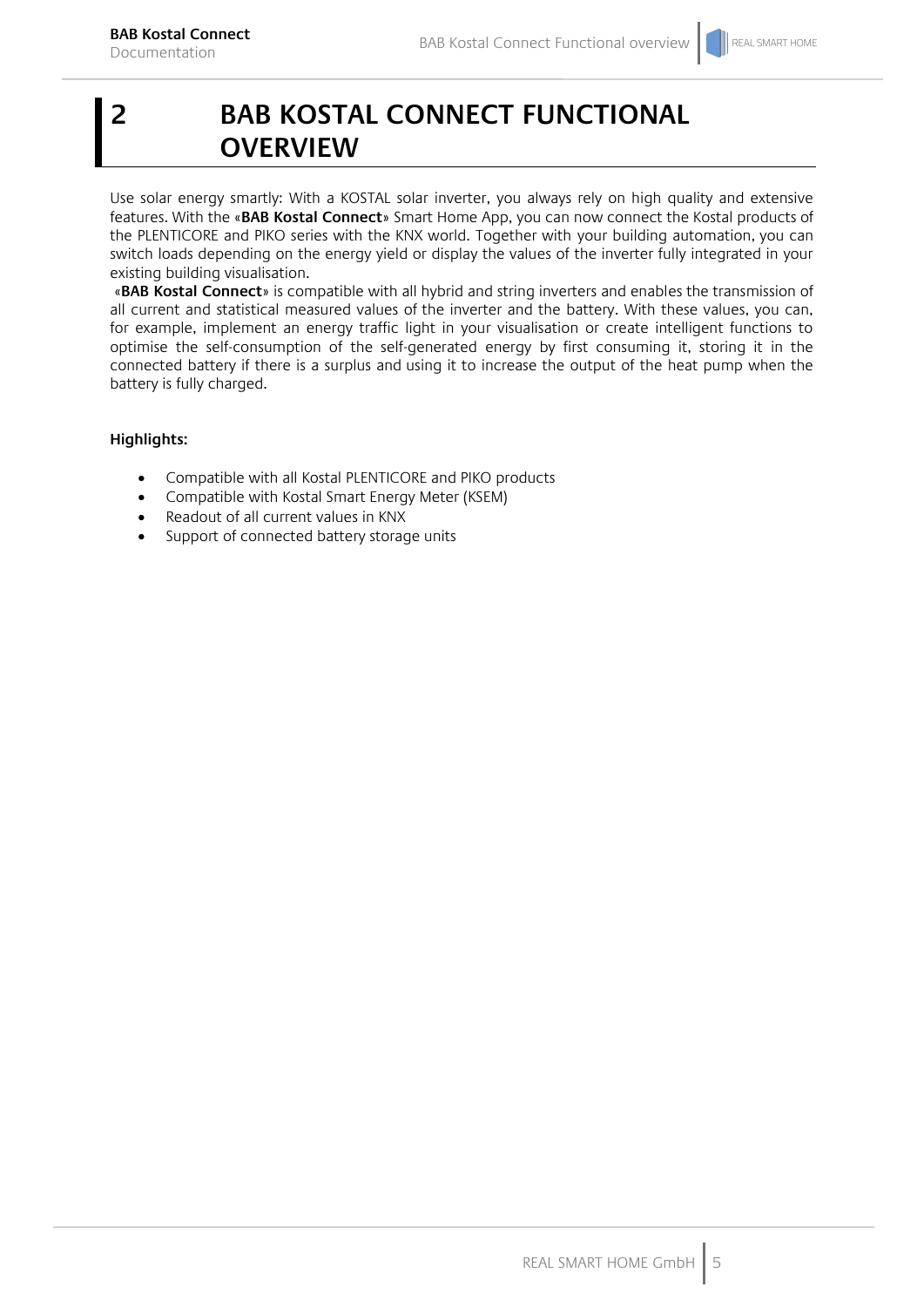# <span id="page-5-0"></span>**3 THE INNOVATIVE, MODULAR SMART HOME APP CONCEPT FOR THE BUILDING AUTOMATION**

The innovative, modular Smart Home App concept for building automation. The **APP**MODULE brings the innovative, modular Smart Home App concept into building automation. You can mix and match any of the diverse applications that are available to ingrate third-party solutions. With these Smart Home Apps from the dedicated **BAB** APPMARKET, the **APP**MODULE becomes a tailor-made integration unit for your building automation.

# **HOW IT WORKS**



# PURCHASE AN APPMODULE

Purchase BAB TECHNOLOGIE's APP MODULE via a wholesaler.



# **REGISTER**

Register your APP MODULE. Each app is bound to one device.



**OAD APPS** Buy and download your favorite apps for your APP MODULE..



# **INSTALL YOU APPS**

Install your downloaded apps on your APP MODULE. You can start to configure your apps immediately.

Manufacturer of the **APP**MODULE BAB [TECHNOLOGIE GmbH](http://bab-tec.de/)

Distribution of all Smart Home Apps for the **APP**MODULE [BAB APPMARKET GmbH](https://www.bab-appmarket.de/de/)

Smart Home App developer [REAL SMART HOME GmbH](http://www.realsmarthome.de/)

# <span id="page-5-1"></span>**3.1 INFORMATION ABOUT THE APPMODULE**

Please refer to the separate product documentation of the **APP**MODULE for a detailed product description and setup instructions.

[http://www.bab-tec.de/index.php/download\\_de.html](http://www.bab-tec.de/index.php/download_de.html)

# **Product variants:**

The **APP**MODULE is available in three variants:

- **APP**MODULE KNX/TP for stand-alone use on KNX/TP Bus
- **APP**MODULE EnOcean for stand-alone use in the EnOcean wireless network
- **APP**MODULE IP for use in an IP-based KNX installation (KNXnet/IP) or as extension for an EIB**PORT**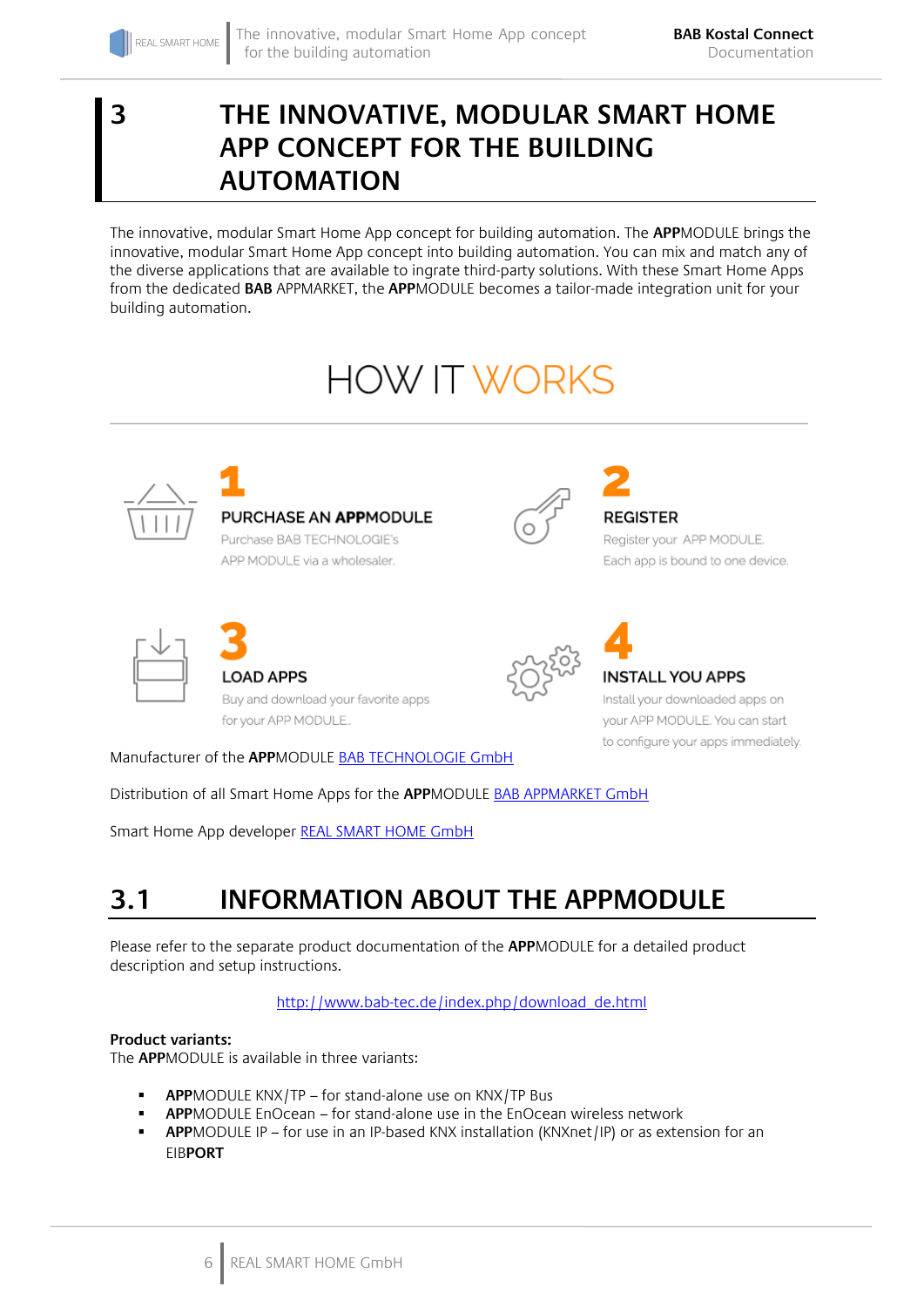REAL SMART HOME

<span id="page-6-0"></span>Please proceed as follows to install a Smart Home App.

- 1. Open the **APP**MODULE web page: Enter <IP Address of **APP**MODULE > into your browser's address bar and press Enter. The **APP**MODULE web interface will appear.
- 2. Log in with your user credentials. Please refer to the **APP**MODULE documentation for login details.
- 3. Click on the menu entry "App Manager"
- 4. You are now on the page where already installed Smart Home Apps are listed. The list will be empty if no Smart Home Apps have been installed. Click "Install App" in order to install a new Smart Home App.
- 5. Now click on "Select App"; a file selector window will appear. Choose the Smart Home App » **BAB Kostal Connect** « and click "OK".

The Smart Home App » **BAB Kostal Connect** « must first be downloaded from the **BAB** APPMARKET (www.bab-appmarket.de).

After the message "Installation successful" appears, click "OK". You are ready to configure the Smart Home App.

To update a Smart Home App manually you have to proceed as follows

- 1. To update an already installed Smart Home App, click on the App icon in the "App Manager".
- 2. The detail view of the Smart Home App appears. Click on "Update App" to select the Smart Home App package and start the update. The update version must be downloaded from the BAB APPMARKET.

After the message "Installation successful" appears, click "OK". The Smart Home App has been updated. Your instance configurations will remain unchanged.

The Smart Home App can also be updated directly in the web interface. Without having to download the Smart Home App from the BABAPPMARKET first. In the "App Manager" available Smart Home App updates are reported

# **Information**

To configurate the Smart Home App please use Google Chrome.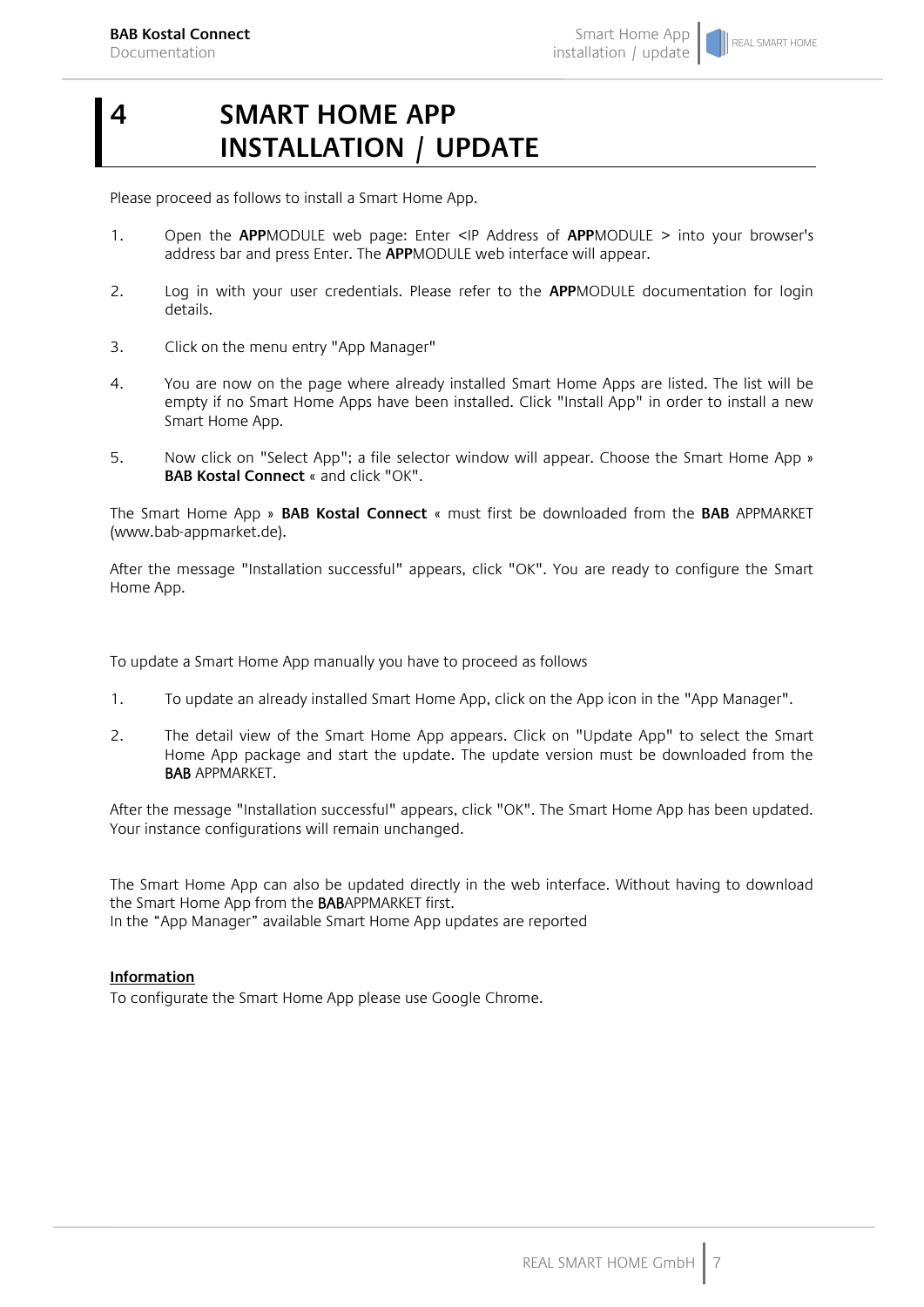# <span id="page-7-0"></span>**5 SMART HOME APP SETTINGS**

Use solar energy smartly: With a KOSTAL solar inverter, you always rely on high quality and extensive features. With the «**BAB Kostal Connect**» Smart Home App, you can now connect the Kostal products of the PLENTICORE and PIKO series with the KNX world. Together with your building automation, you can switch loads depending on the energy yield or display the values of the inverter fully integrated in your existing building visualisation.

# <span id="page-7-1"></span>**5.1 KOSTAL PIKO CONNECT**

# **Note:**

After inactivity of 60 minutes the browser session is automatically closed. Unsaved changes will be lost.

As soon as the Smart Home App is installed, you can create so called "Instance". An Instance is one of several objects of the same class.

In order to create an instance, click on the symbol "Create Instance".

# **Instance Name**

Choose a name for this new instance.

# **Comment**

Insert a description what this instance does.

# <span id="page-7-2"></span>**5.2 CONNECTION**

# **IP address / Host**

Enter the IP address of the inverter in the local network or domain name if connected via the Internet.

# **Port (0–65536)**

Enter the Modbus TCP port of the inverter. The ports 1502 and 502 are default for a Modbus TCP connection, when connected over the Internet the corresponding port of forwarding.

# **Unit ID (0–255)**

Enter the unit ID of the Modbus slave (server) in the inverter. The standard for Piko Solar inverters is the Unit ID71.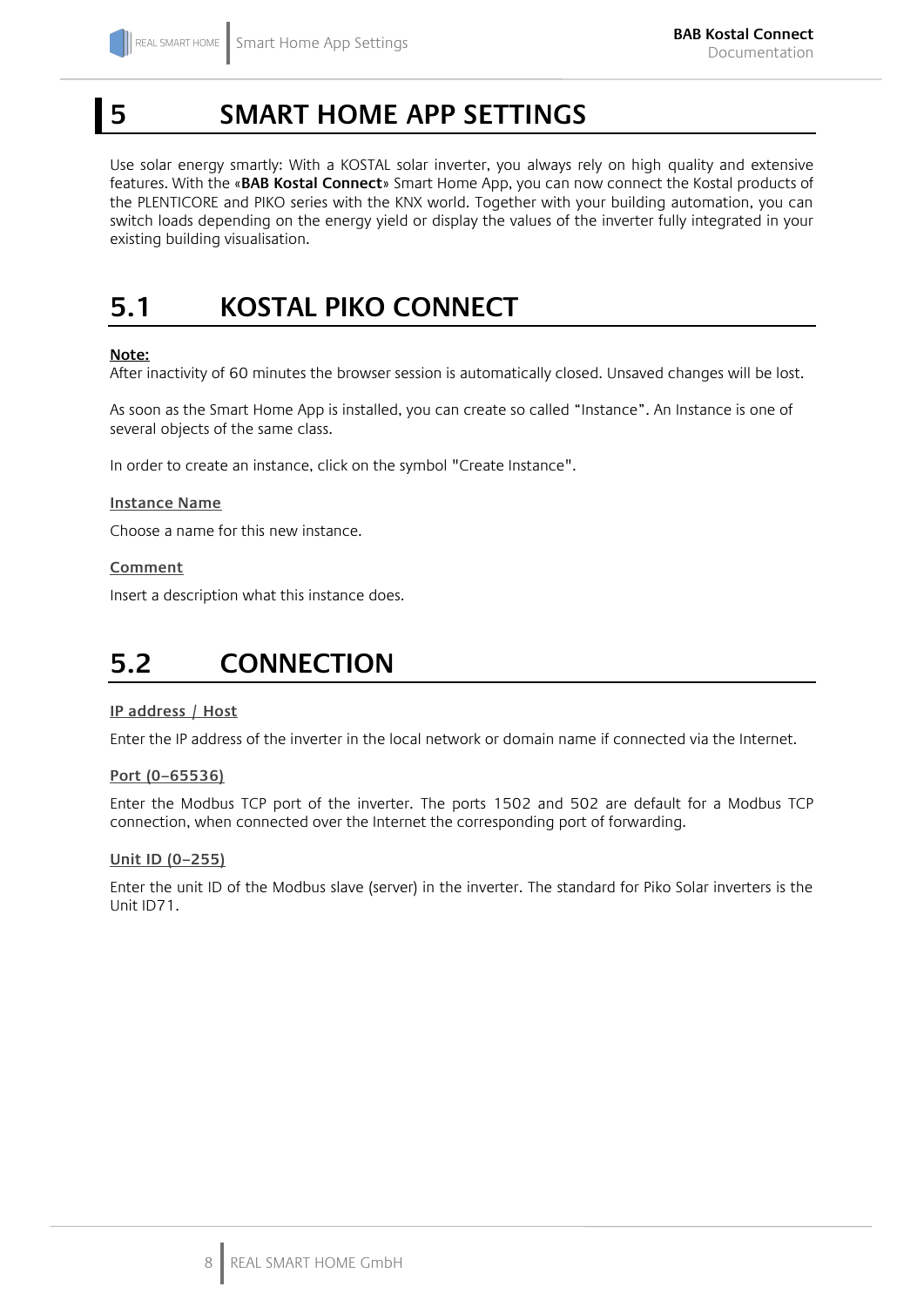# <span id="page-8-0"></span>**5.3 STATIC INFORMATION**

# **Query static information**

Here you can manually query the statically stored character strings for the inverter.

# **Inverter article number**

Enter or accept by query the inverter article number.

# **Inverter serial number**

Enter or accept by query the inverter serial number.

# **Software version Maincontroller**

Enter or accept by query the software version of maincontroller.

## **Software version IO-Controller**

Enter or accept by query the software version of IO controller.

## **Inverter network name**

Enter or accept by querying the inverter network name.

# **IP-address**

Enter or accept by query the inverter IP address.

## **IP-subnetmask**

Enter or accept by query the inverter subnetmask.

# **IP-gateway**

Enter or accept by query to the inverter gateway IP.

# **IP-DNS1**

Enter or accept by query the first DNS server IP of the inverter.

# **IP-DNS2**

If required enter or accept by query the second DNS server IP of the inverter.

# **Battery manufacturer**

If desired, enter the battery manufacturer.

# **Inverter manufacturer**

Enter or accept by query the inverter manufacturer.

### **Inverter model ID**

Enter or accept by query the inverter model ID.

### **Product name**

Enter or accept by querying the inverter product name.

# **Power class**

Enter or accept by query the inverter power class.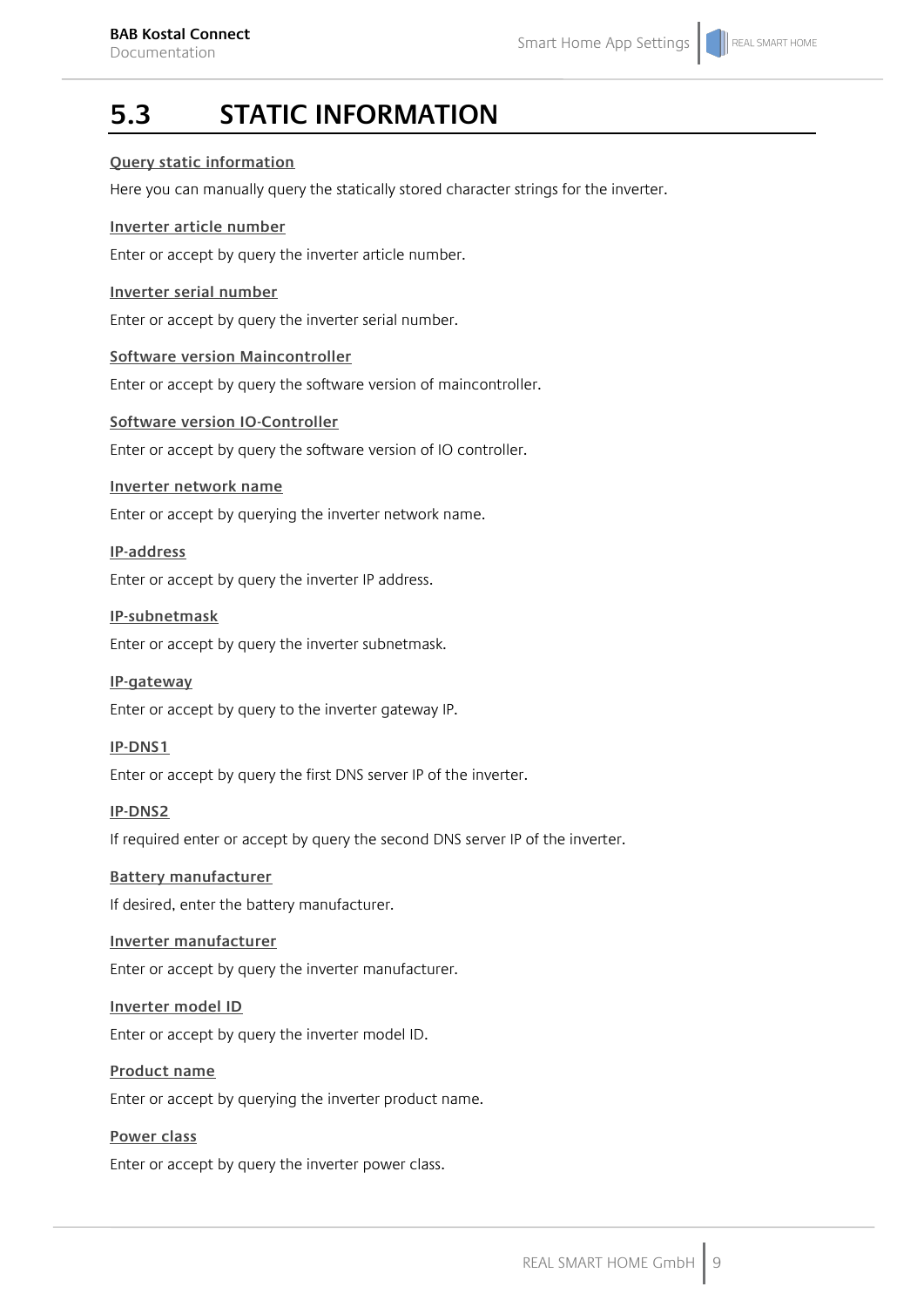# <span id="page-9-0"></span>**5.4 OBSERVABLES**

# **MODBUS Enable (EIS 1)**

Enter group address here, which indicates whether the Modbus server of the inverter is activated.

# **MODBUS Unit-ID (EIS 10 0–65535)**

Enter group address here to display the unit-ID of MODBUS Slave.

# **Number of bidirectional converter (EIS 10 0–65535)**

Enter group address here to display number of bidirectional converter.

## **Hardware-Version (EIS 10 0–65535)**

Enter group address here to display hardware version.

# **Power-ID (EIS 10 0–65535)**

Enter group address here to display power-ID.

# **Inverter state (EIS 10 0–65535)**

Enter group address here to display inverter state.

## **State of energy manager (EIS 9 4 Byte FP)**

Enter group address here to display state of energy manager.

# **Home own consumption from battery [W] (EIS 9 4 Byte FP)**

Enter group address here to display the contribution of the battery to the household power consumption in watts.

### **Home own consumption from grid [W] (EIS 9 4 Byte FP)**

Enter group address here to display the contribution of the electricity grid to the output of the houseold in watts.

### **Home own consumption from PV [W] (EIS 9 4 Byte FP)**

Enter group address here to display the contribution of photovoltaics to the output of a household in watts.

### **Total home consumption Battery [Wh] (EIS 9 4 Byte FP)**

Enter group address here to display the total energy drawn by the household from the battery in watthours.

### **Total home consumption Grid [Wh] (EIS 9 4 Byte FP)**

Enter group address here to display the total energy drawn by household from the electricity grid in watt-hours.

### **Total home consumption PV [Wh] (EIS 9 4 Byte FP)**

Enter group address here to display the total energy obtained by the household from photovoltaic is expressed in watt-hours.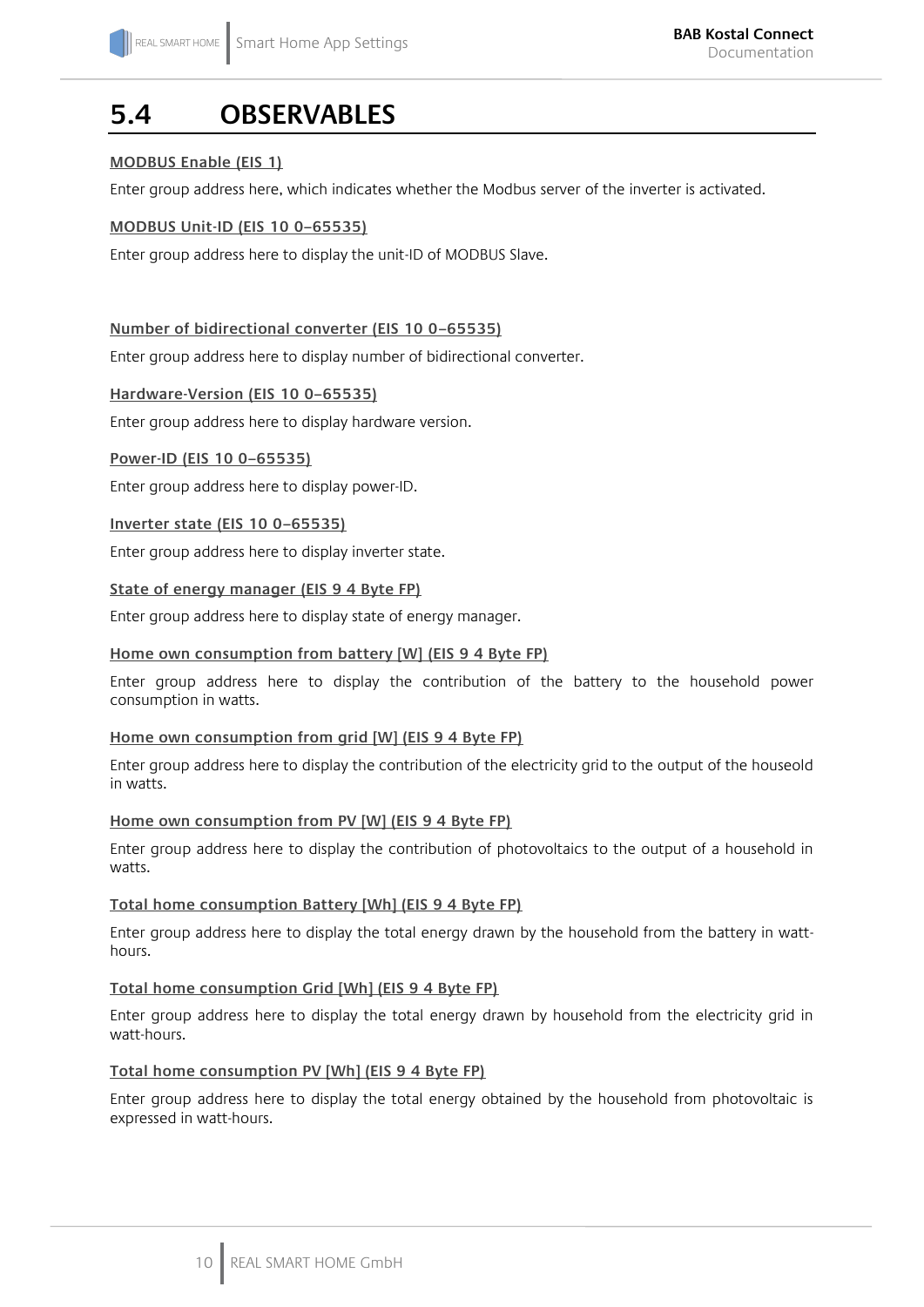# **Isolation resistance [Ohm] (EIS 9 4 Byte FP)**

Enter group address here to display the isolation resistance.

# **Total home consumption rate [%] (EIS 9 4 Byte FP)**

Enter group address here to display the share of household energy in photovoltaic energy.

# **Worktime [s] (EIS 9 4 Byte FP)**

Enter group address here to display the operating time in seconds.

# **Current Phase 2 [A] (EIS 9 4 Byte FP)**

Enter group address here to display the current phase 2.

# **Active power Phase 2 [W] (EIS 9 4 Byte FP)**

Enter group address here to display the active power phase 2.

# **Voltage Phase 2 [V] (EIS 9 4 Byte FP)**

Enter group address here to display the voltage phase 2.

# **Current Phase 3 [A] (EIS 9 4 Byte FP)**

Enter group address here to display the current phase 3.

# **Active power Phase 3 [W] (EIS 9 4 Byte FP)**

Enter group address here to display the active power phase 3.

# **Voltage Phase 3 [V] (EIS 9 4 Byte FP)**

Enter group address here to display the voltage phase 3.

# **Total AC active power [W] (EIS 9 4 Byte FP)**

Enter group address here to display the total AC active power.

# **Total AC reactive power [Var] (EIS 9 4 Byte FP)**

Enter group address here to display the total AC reactive power.

# **Total AC apparent power [VA] (EIS 9 4 Byte FP)**

Enter group address here to display the total AC apparent power.

# **Battery charge current [A] (EIS 9 4 Byte FP)**

Enter group address here to display the battery charge current.

# **Number of battery cycles (EIS 9 4 Byte FP)**

Enter group address here to display the number of battery cycles.

# **Actual battery charge (-) / discharge (+) current [A] (EIS 9 4 Byte FP)**

Enter group address here to display the actual battery charge (-)/ discharge (+) current.

# **FSSB fuse state (EIS 9 4 Byte FP)**

Enter group address here to display the FSSB fuse state.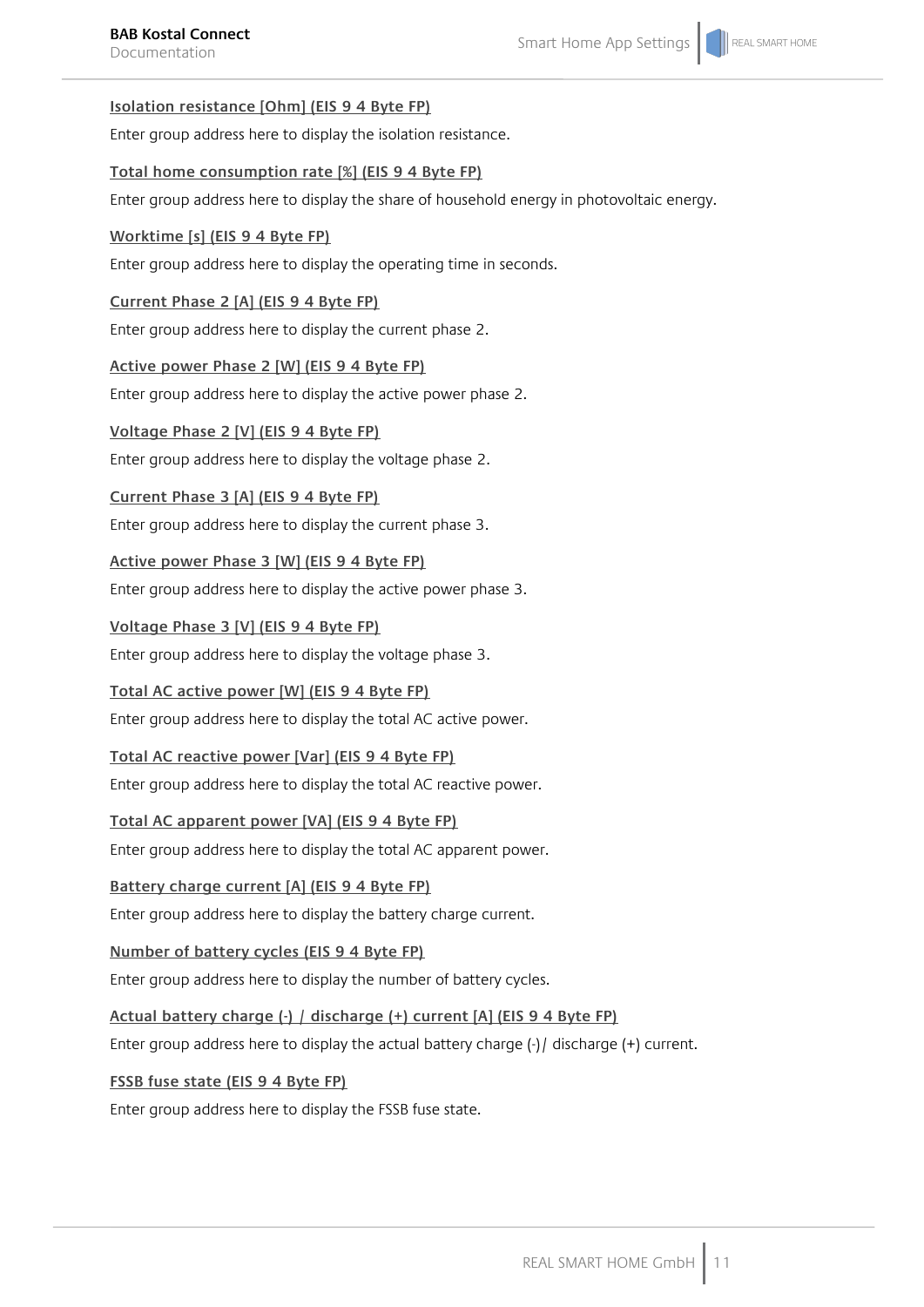# **Battery ready flag (EIS 9 4 Byte FP)**

Enter group address here to indicate if the battery is ready.

# **Act. state of charge [%] (EIS 9 4 Byte FP)**

Enter group address here to display the actual state of charge.

# **Battery state (EIS 9 4 Byte FP)**

Enter group address here to display the battery state.

# **Battery temperature [°C] (EIS 9 4 Byte FP)**

Enter group address here to display the battery temperature.

# **Battery voltage [V] (EIS 9 4 Byte FP)**

Enter group address here to display the battery voltage.

## **Cos Phi (powermeter) (EIS 9 4 Byte FP)**

Enter group address here to display the phase shift at the electricity meter.

# **Frequency (powermeter) [Hz] (EIS 9 4 Byte FP)**

Enter group address here to display the frequency at electricity meter.

## **Current phase 1 (powermeter) [A] (EIS 9 4 Byte FP)**

Enter group address here to display the current strength on phase 1 of the electricity meter.

## **Active power phase 1 (powermeter) [W] (EIS 9 4 Byte FP)**

Enter group address here to display the active power on phase 1 of the electricity meter.

# **Reactive power phase 1 (powermeter) [Var] (EIS 9 4 Byte FP)**

Enter group address here to display the reactive power on phase 1 of the electricity meter.

# **Apparent power phase 1 (powermeter) [VA] (EIS 9 4 Byte FP)**

Enter group address here to display the apparent power on phase 1 of the electricity meter.

# **Voltage phase 1 (powermeter) [V] (EIS 9 4 Byte FP)**

Enter group address here to display the voltage on phase 1 of the electricity meter.

# **Current phase 2 (powermeter) [A] (EIS 9 4 Byte FP)**

Enter group address here to display the current intensity on phase 2 of the electricity meter.

# **Active power phase 2 (powermeter) [W] (EIS 9 4 Byte FP)**

Enter group address here to display the active power on phase 2 of the electricity meter.

# **Reactive power phase 2 (powermeter) [Var] (EIS 9 4 Byte FP)**

Enter group address here to display the reactive power on phase 2 of the electricity meter.

# **Apparent power phase 2 (powermeter) [VA] (EIS 9 4 Byte FP)**

Enter group address here to display the apparent power on phase 2 of the electricity meter.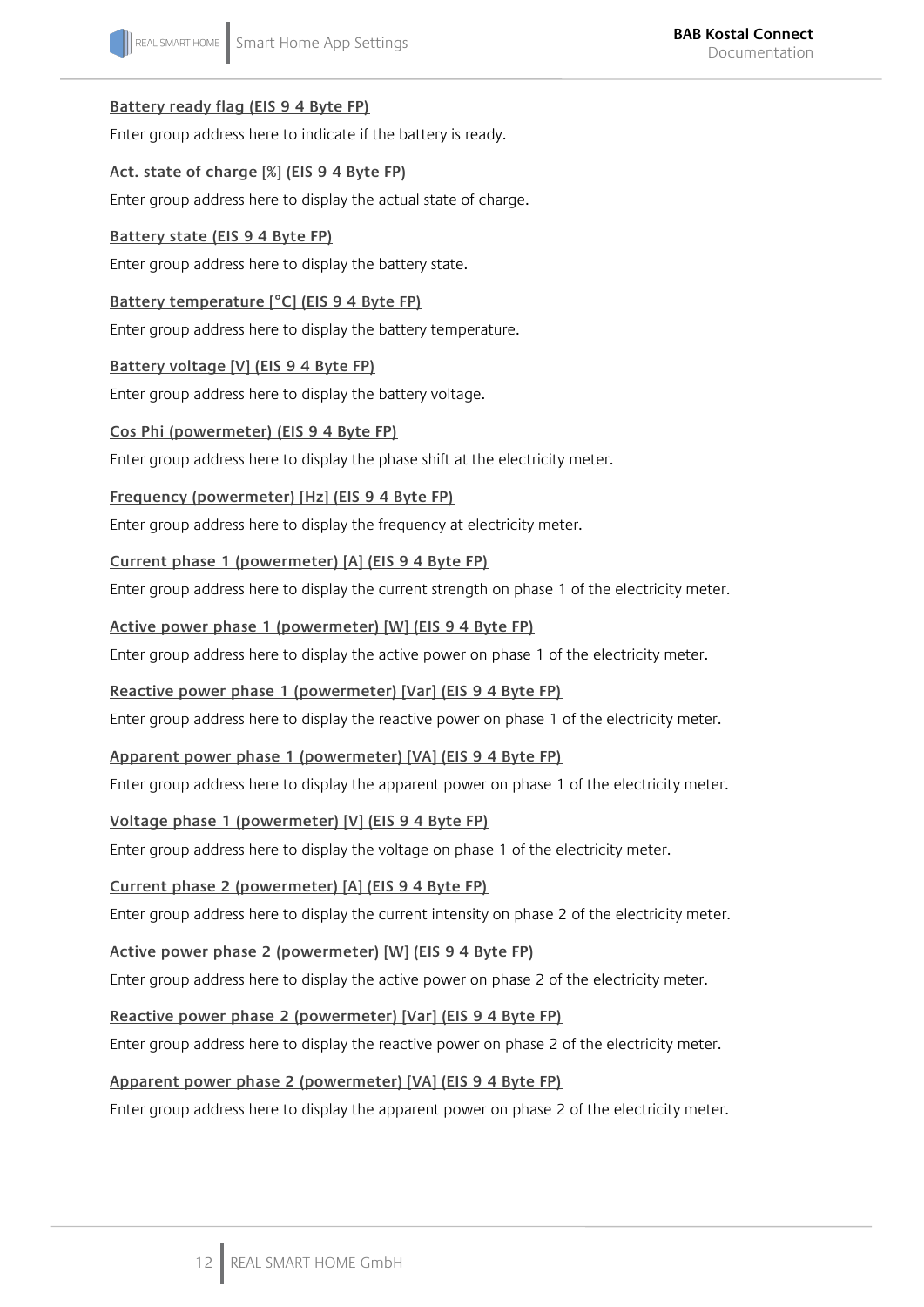# **Voltage phase 2 (powermeter) [V] (EIS 9 4 Byte FP)**

Enter group address here to display the voltage on phase 2 of the electricity meter.

## **Current phase 3 (powermeter) [A] (EIS 9 4 Byte FP)**

Enter group address here to display the current strength on phase 3 of the electricity meter.

# **Active power phase 3 (powermeter) [W] (EIS 9 4 Byte FP)**

Enter group address here to display the active power on phase 3 of the electricity meter.

# **Reactive power phase 3 (powermeter) [Var] (EIS 9 4 Byte FP)**

Enter group address here to display the reactive power on phase 3 of the electricity meter.

# **Apparent power phase 3 (powermeter) [VA] (EIS 9 4 Byte FP)**

Enter group address here to display the apparent power on phase 3 of the electricity meter.

# **Voltage Phase 3 (powermeter) [V]**

Enter group address here to display the voltage on phase 3 of the electricity meter.

## **Total active power (powermeter) [W] (EIS 9 4 Byte FP)**

Enter group address here to display the total active power at the electricity meter.

# **Total reactive power (powermeter) [Var] (EIS 9 4 Byte FP)**

Enter group address here to display the total reactive power at the electricity meter.

## **Total apparent power (powermeter) [VA] (EIS 9 4 Byte FP)**

Enter group address here to display the total apparent power at the electricity meter.

# **Current DC1 [A] (EIS 9 4 Byte FP)**

Enter group address here to display the current strength (direct current) on phase 1.

# **Power DC1 [W] (EIS 9 4 Byte FP)**

Enter group address here to display the power (direct current) on phase 1.

# **Voltage DC1 [V] (EIS 9 4 Byte FP)**

Enter group address here to display the voltage (direct current) on phase 1.

### **Current DC2 [A] (EIS 9 4 Byte FP)**

Enter group address here to display the current intensity (direct current) on phase 2.

# **Power DC2 [W] (EIS 9 4 Byte FP)**

Enter group address here to display the power (direct current) on phase 2.

# **Voltage DC2 [V] (EIS 9 4 Byte FP)**

Enter group address here to display the voltage (direct current) on phase 2.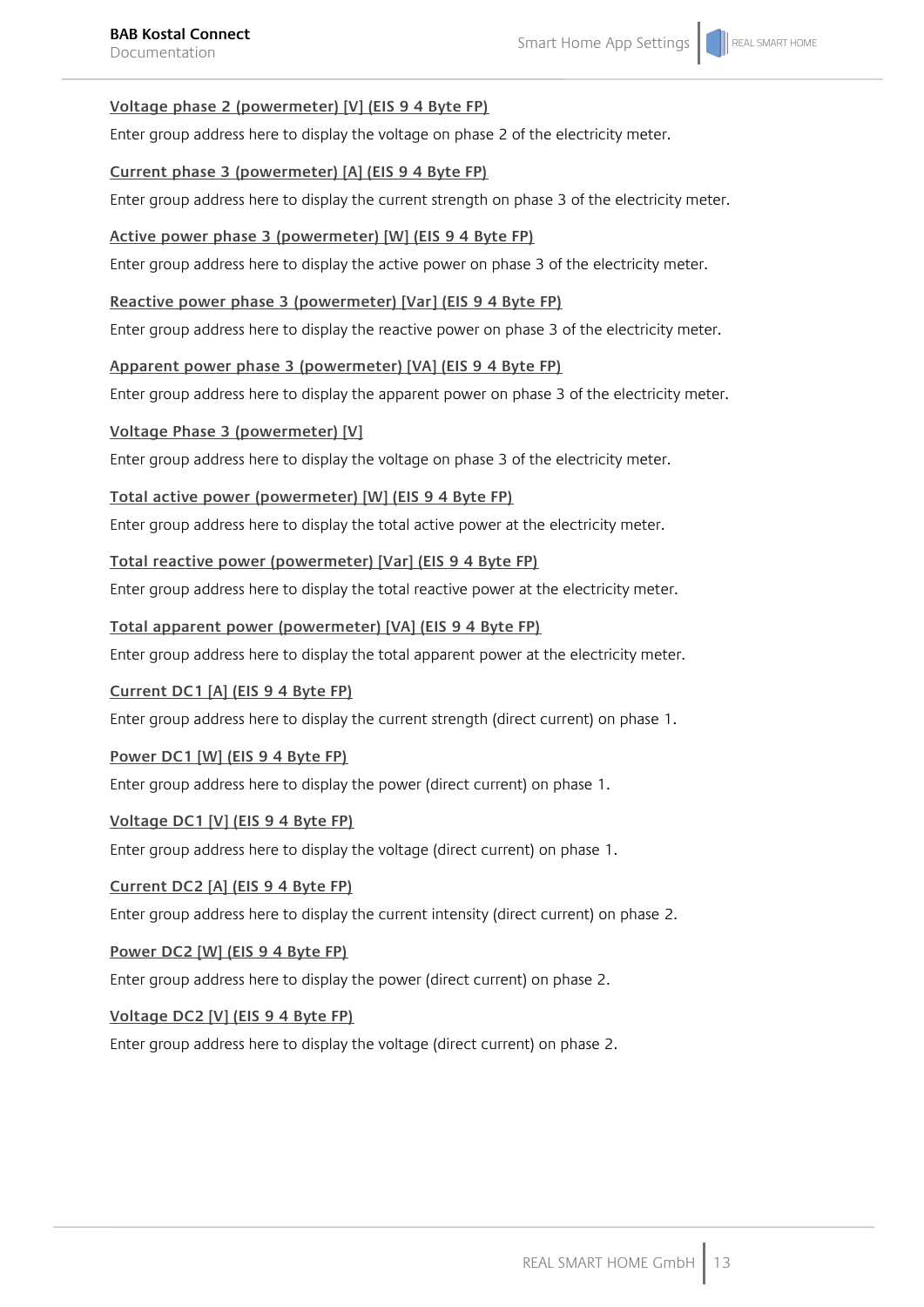# **Current DC3 [A] (EIS 9 4 Byte FP)**

Enter group address here to display the current strength (direct current) on phase 3.

# **Power DC3 [W] (EIS 9 4 Byte FP)**

Enter group address here to display the power (direct current) on phase 3.

# **Voltage DC3 [V] (EIS 9 4 Byte FP)**

Enter group address here to display the voltage (direct current) on phase 3.

# **Total yield [Wh] (EIS 9 4 Byte FP)**

Enter group address here to display the total production.

# **Daily yield [Wh] (EIS 9 4 Byte FP)**

Enter group address here to display the total production of one day.

# **Yearly yield [Wh] (EIS 9 4 Byte FP)**

Enter group address here to display the total production of one year.

# **Monthly yield [Wh] (EIS 9 4 Byte FP)**

Enter group address here to display the total production of one month.

# **IP enable (EIS 10 0–65535)**

Enter group address here to display if network is activated.

# **Manual IP / Auto-IP (EIS 10 0–65535)**

Enter group address here to display if manual or automatic IP-address.

# **IP-auto-DNS (EIS 10 0–65535)**

Enter group address here to display if manual or automatic DNS configuration.

# **Battery gross capacity [Ah] (EIS 11 0–4294967295)**

Enter group address here to display the battery gross capacity.

# **Battery actual SOC [%] (EIS 10 0–65535)**

Enter group address here to display the actual state of battery charge.

# **Firmware Maincontroller (EIS 11 0–4294967295)**

Enter group address here to display the firmware of maincontroller.

# **Battery Model ID (EIS 11 0–4294967295)**

Enter group address here to display the model number of the battery.

# **Battery Serial Number (EIS 11 0–4294967295)**

Enter group address here to display the serial number of the battery.

# **Battery Operation Mode (EIS 11 0–4294967295)**

Enter group address here to display the mode of the battery.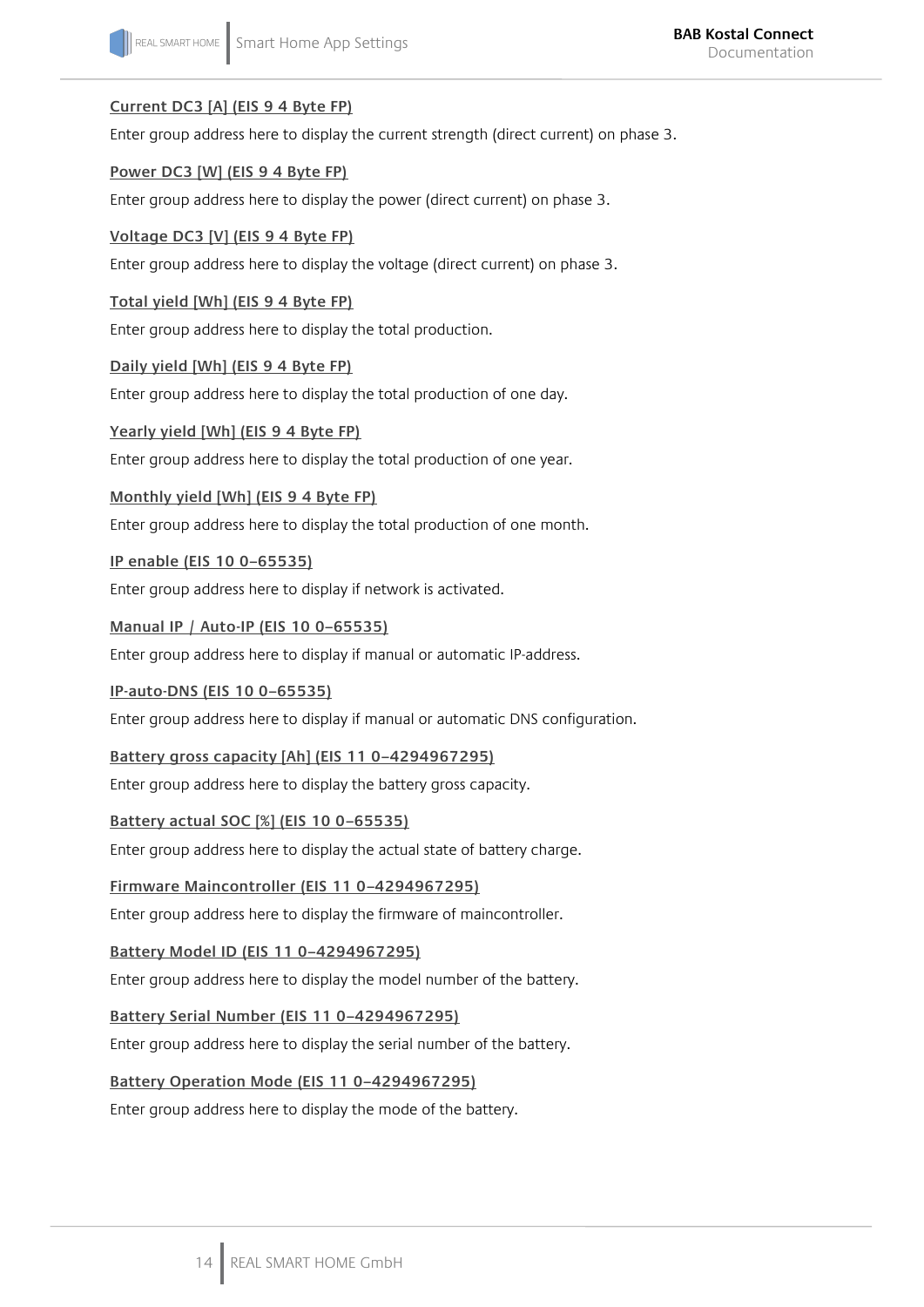# **Inverter Max Power [W] (EIS 10 0–65535)**

Enter group address here to display the maximum power of the inverter.

## **Inverter Generation Power (actual) [W] (EIS 10 -32768–32767)**

Enter group address here to display the actual power generated by the inverter.

# **Generation Energy [Wh] (EIS 11 0–4294967295)**

Enter group address here to display the energy production.

# **Battery Net capacity [Ah] (EIS 11 0–4294967295)**

Enter group address here to display the battery net capacity.

# **Actual battery charge/discharge power [W] (EIS 10 -32768–32767)**

Enter group address here to display the actual battery charging or discharging capacity.

# **Save**

Press the button to save and activate the settings.

# **Save and close**

Press the button to save, activate and exit the settings in one step.